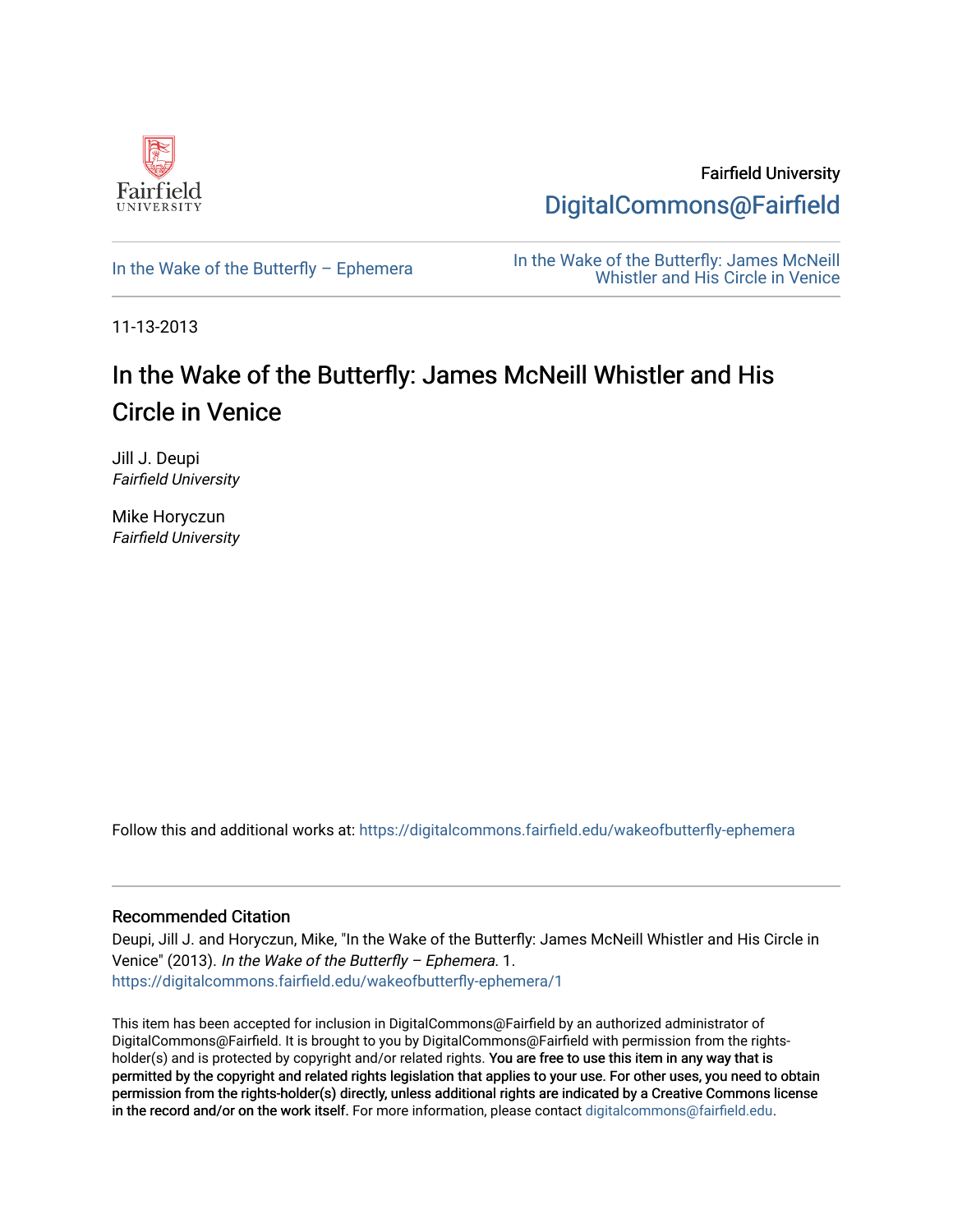

*Media Contact: Mike Horyczun, 203.254.4000, ext. 2647 [mhoryczun@fairfield.edu](mailto:mhoryczun@fairfield.edu)*

**Fairfield University Art Exhibitions Explore the World of the Printmaker: January 23 – April 4, 2014** *"Reflections & Undercurrents: Ernest Roth and Printmaking in Venice, 1900-1940"* **at Walsh Art Gallery;** *"In the Wake of the Butterfly: James McNeill Whistler and His Circle in Venice"* **at Bellarmine Museum of Art Fairfield University, Fairfield, CT**

FAIRFIELD, Conn. (December 13, 2013). Exploring the world of the printmaker as artist, Fairfield University's **Thomas J. Walsh Art Gallery** and **Bellarmine Museum of Art** present concurrent exhibitions, *Reflections and Undercurrents: Ernest Roth and Printmaking in Venice, 1900-1940*, at the Walsh Art Gallery, and *In the Wake of the Butterfly: James McNeill Whistler and His Circle in Venice*, at the Bellarmine Museum of Art, with both shows on view **January 23** through **April 4, 2014.** *Reflections & Undercurrents: Ernest Roth and Printmaking in Venice, 1900-1940*, features the work of Louis Ernest David Roth (1879–1964), one of the most significant American etchers of the first half of the twentieth century, while *In the Wake of the Butterfly: James McNeill Whistler and His Circle in Venice* explores the work of Roth's precursors working in Venice. **An opening reception, free and open to the public at both venues, takes place on Thursday, January 23, 2014, from 5:00 p.m. to 8:00 p.m**. Exhibition sponsors are the National Endowment for the Humanities, Morris Media Group, and Whole Foods Market.

Ernest Roth's work ranges from important views of New York and Paris to exotic images of Istanbul and Segovia. His most important achievements, however, are his prints of Italy, in particular the approximately forty-five views he did of Venice between 1905 and 1941. In the etchings on view in *Reflections and Undercurrents: Ernest Roth and Printmaking in Venice, 1900-1940*, at the **Walsh Art Gallery**, Roth employed a supple line and rich tone that capture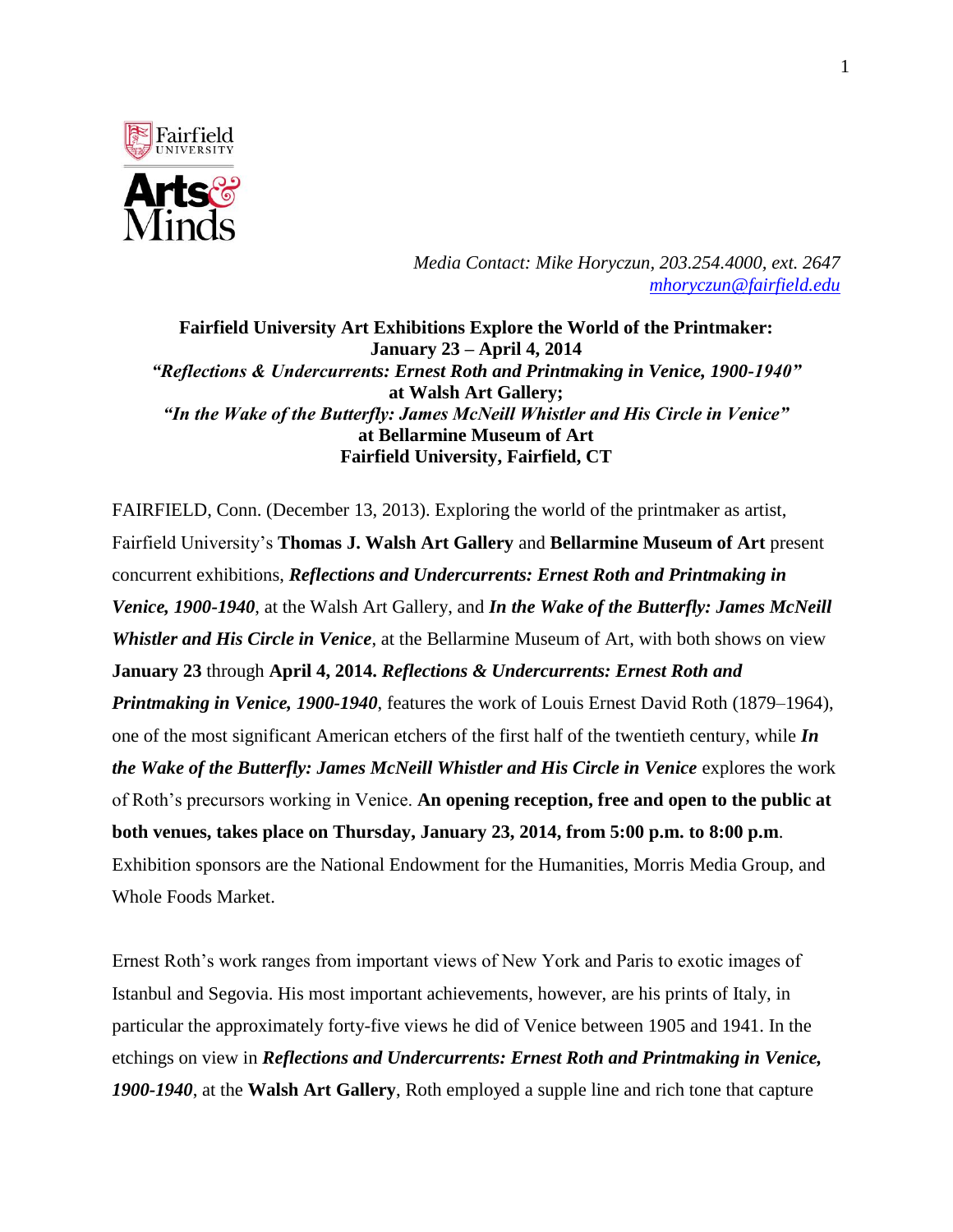the essence of Venetian architecture in the clear light of the lagoon. Roth's Venetian masterworks have never been the subject of an independent exhibition, catalogue, or book. Many have never been reproduced. This exhibition of just over one hundred works brings together thirty-five of Roth's most important Venetian views, including variant printings of the plates, preparatory drawings, and the plates themselves, with prints by his most important artistic contemporaries.

The exhibition divides the etchings of Roth and his contemporaries by subject matter, according to the scene represented. This enables the viewer to consider how various artists approached the same subject. The scenes are divided into the following neighborhoods, monuments, and building types: (1) The Piazza San Marco and the Ducal Palace; (2) Canals and Bridges; (3) The Grand Canal and the Rialto; (4) The Church of the Salute; (5) The Riva degli Schiavoni and the Bacino; (6) Watergates and Portals; (7) Calle and Buildings; and (8) Squares and Courtyards.

In addition to works by Roth, these sections feature the etchings of John Taylor Arms (American, 1887–1953), Fabio Mauroner (1884–1948), Herman Armour Webster (American, 1878–1970), Sydney Litten (British, 1887–1949), James McBey (Scottish, 1883–1959), Donald Shaw MacLaughlan (Canadian, 1876–1952), and Jan Vondrous (Czech-American, 1884–1956).

The exhibition *In the Wake of the Butterfly: James McNeill Whistler and His Circle in Venice***,**  on view concurrently at Fairfield University's **Bellarmine Museum of Art**, is an exploration of the works of Ernest Roth's nineteenth-century precursors. This section considers the etchings of Venice by James McNeill Whistler (American, 1834-1903), Otto Bacher (American, 1856– 1909), John Marin (American, 1870–1953), Mortimer Menpes (Australian, 1860–1938), and Joseph Pennell (American, 1860–1926), and includes two paintings of Venice on loan from the Mattatuck Museum in Waterbury: one attributed to John Singer Sargent (American, 1856-1925) and the other by Connecticut Impressionist painter, Julian Alden Weir (American, 1852-1919).

Both exhibitions were co-curated by Eric Denker, Ph.D., senior lecturer at the National Gallery of Art. *Reflections & Undercurrents* is a touring exhibition organized by THE TROUT GALLERY/Dickinson College.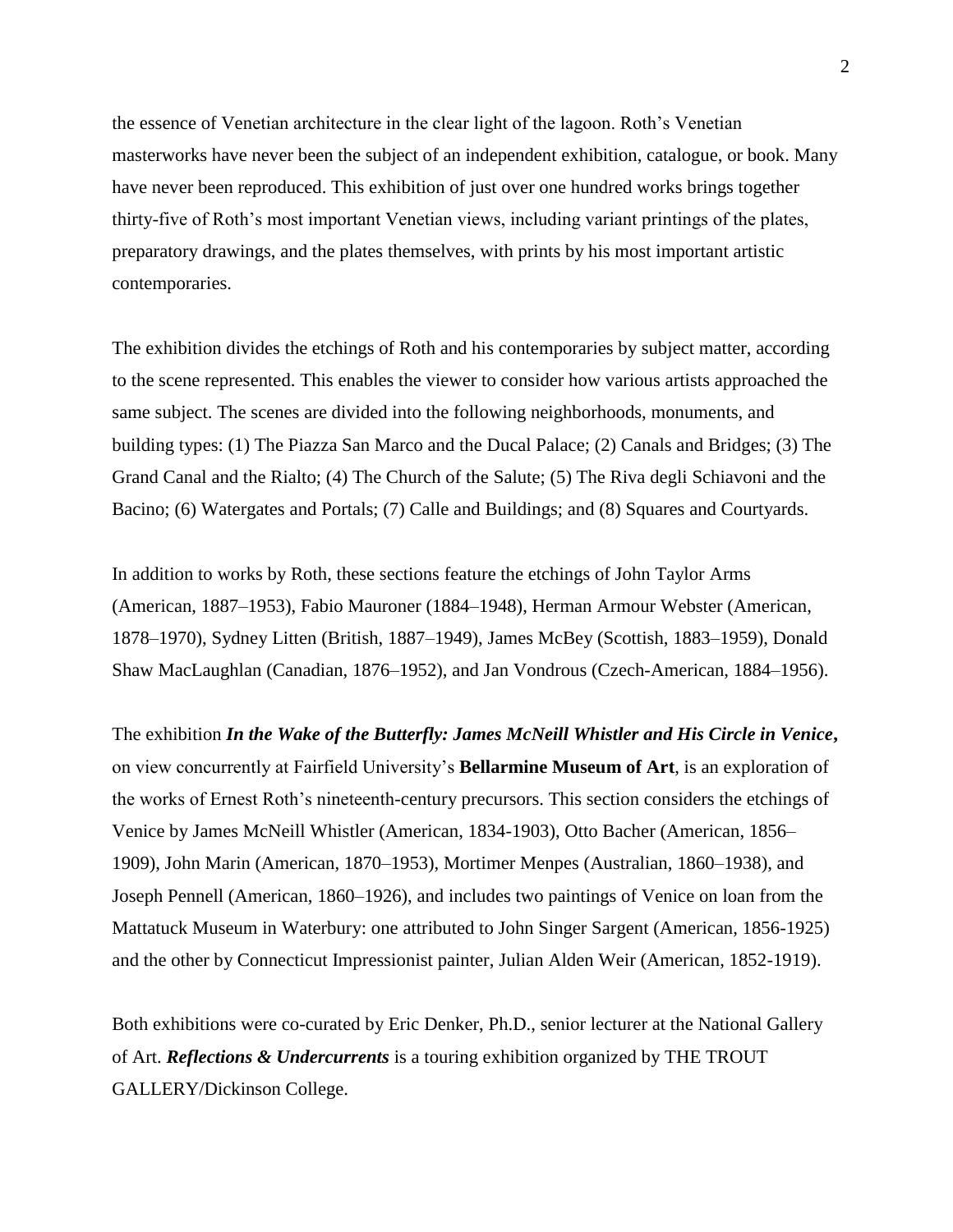In addition to the works on view, the Bellarmine Museum of Art, in collaboration with Fairfield University's Information Technology Services, has produced a new "app" that will allow visitors to these exhibitions not only to geo-locate the sites featured in the exhibitions but also visit virtually these spots today to see how they have changed.

A variety of programs related to both exhibitions is scheduled, including: **Family Day:** "Come explore printmaking!" Best for ages 4-10, Feb. 8, 2014, 1 p.m. - 4 p.m., Walsh Art Gallery; **Film Screenings:** "Francesco's Venice – Blood," Jan. 28 and Feb. 27, 2014, "Francesco's Venice – Beauty," Feb. 4 and March 6, 2014, "Francesco's Venice – Death," Feb. 11 and March 13, 2014, "Francesco's Venice – Sex," Feb. 18 and March 20, 2014, Bellarmine Museum of Art, smART classroom, 3 p.m. - 4 p.m.; Lecture: "American Artists in Early 20<sup>th</sup>century Venice," Dr. Eric Denker, Senior Lecturer, National Gallery of Art, February 25, 2014, 5 p.m., Bellarmine Hall, Diffley Board Room. The University is also offering a six-week Thursday evening **printmaking course** designed to complement the exhibitions entitled "Introduction to Printmaking: Etching and Drypoint" beginning on Jan. 30, 2014 (information: 203.254.4000, ext. 2688), and a **printmaking demonstration** on February 20, 2014, 5 p.m. -6 p.m., Loyola Hall, Room 20 (lower level).

**The Bellarmine Museum of Art** is open Monday through Friday, 9:30 a.m. to 4:30 p.m., and on select Saturdays (see our calendar for details). Admission is always free. For further information, call the Bellarmine Museum of Art at (203) 254-4046, or visit [www.fairfield.edu/museum.](http://www.fairfield.edu/museum) The Bellarmine Museum of Art is located in Bellarmine Hall on the campus of Fairfield University, 1073 North Benson Road in Fairfield, Connecticut.

The **Thomas J. Walsh Art Gallery** is open Tuesday through Saturday, 11 a.m. to 5 p.m., as well as one hour prior to curtain and during intermission at all Quick Center events. Admission is always free. For further information and directions, call (203) 254-4062, or visit [www.fairfield.edu/walsh.](http://www.fairfield.edu/walsh) The Walsh Art Gallery is located in the Regina A. Quick Center for the Arts on the campus of Fairfield University at 1073 North Benson Road in Fairfield, Connecticut. Entrance to the Quick Center is through the Barlow Road gate at 200 Barlow Road. Free, secure